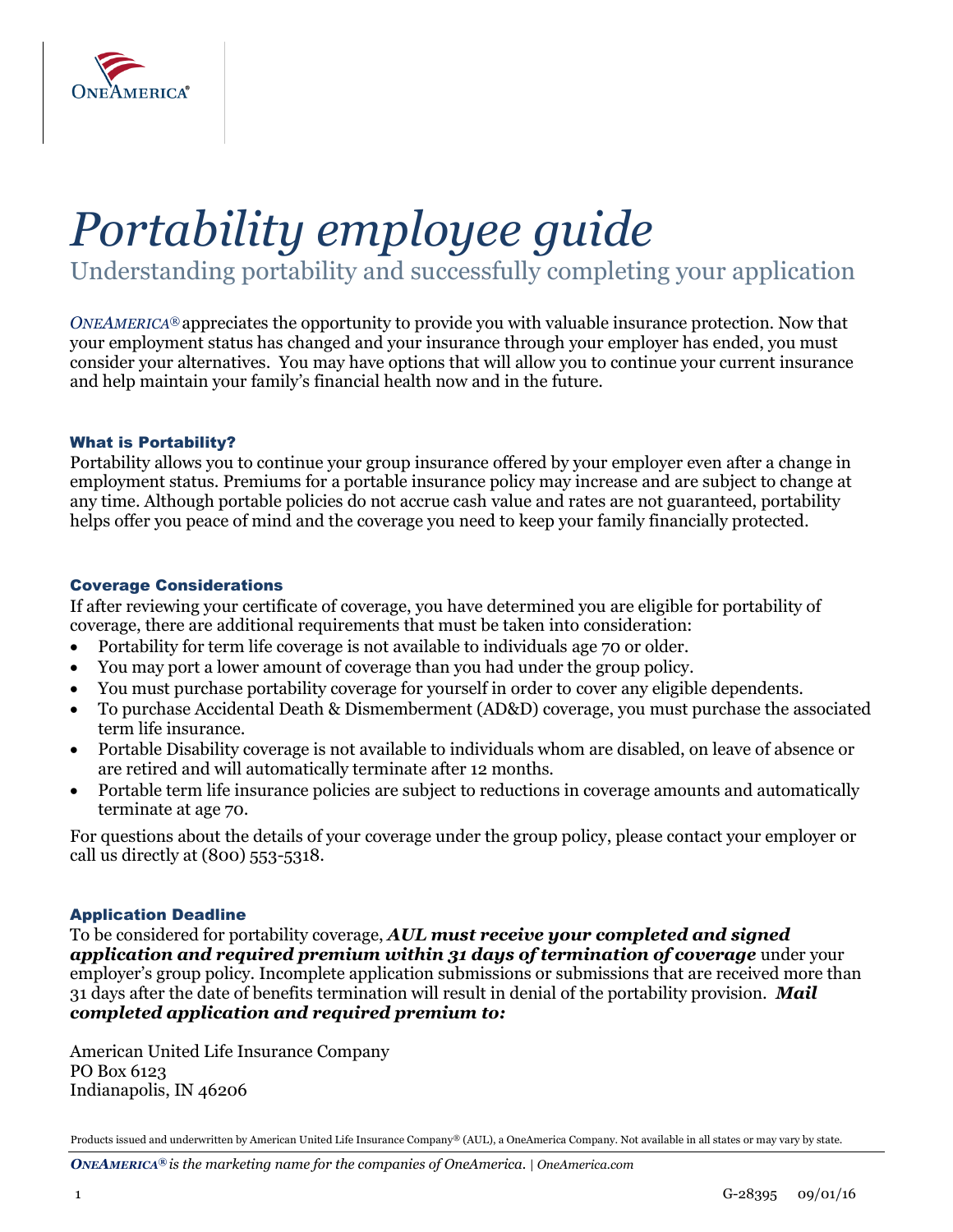

### *Rates and premium calculation*

### Rates

Premium rates are based on the current age of the individual to be covered under the portable policy per \$1,000 of coverage. As you and/or your eligible spouse advance to the next age classification, premiums will increase accordingly. Rates are not guaranteed and are subject to change at any time with written notice to the insured.

| Age<br><b>Classification</b> | <b>Employee</b><br><b>Term Life Rates</b><br>Per \$1,000 | <b>Employee</b><br><b>AD&amp;D Rates</b><br>Per \$1,000 | <b>Spouse</b><br><b>Term Life Rates</b><br>Per \$1,000 | <b>Spouse</b><br><b>AD&amp;D Rates</b><br>Per \$1,000 |
|------------------------------|----------------------------------------------------------|---------------------------------------------------------|--------------------------------------------------------|-------------------------------------------------------|
| $25$                         | \$0.16                                                   | \$0.03                                                  | \$0.45                                                 | \$0.05                                                |
| $25 - 29$                    | \$0.19                                                   | \$0.03                                                  | \$0.45                                                 | \$0.05                                                |
| 30-34                        | \$0.22                                                   | \$0.03                                                  | \$0.48                                                 | \$0.05                                                |
| 35-39                        | \$0.25                                                   | \$0.03                                                  | \$0.61                                                 | \$0.05                                                |
| 40-44                        | \$0.37                                                   | \$0.03                                                  | \$0.89                                                 | \$0.05                                                |
| 45-49                        | \$0.56                                                   | \$0.03                                                  | \$1.34                                                 | \$0.05                                                |
| 50-54                        | \$0.88                                                   | \$0.03                                                  | \$2.06                                                 | \$0.05                                                |
| 55-59                        | \$1.38                                                   | \$0.03                                                  | \$3.19                                                 | \$0.06                                                |
| 60-64                        | \$2.04                                                   | \$0.05                                                  | \$4.85                                                 | \$0.09                                                |
| 65-69                        | \$3.48                                                   | \$0.08                                                  | \$8.21                                                 | \$0.17                                                |

Monthly premium rates for dependent child coverage are per \$1,000 of coverage regardless of the number of dependent children to be covered.

| <b>Child</b>           | <b>Child</b>          |  |
|------------------------|-----------------------|--|
| <b>Term Life Rates</b> | <b>AD&amp;D Rates</b> |  |
| Per \$1,000            | Per \$1,000           |  |
| \$0.45                 | \$0.05                |  |

Products issued and underwritten by American United Life Insurance Company® (AUL), a OneAmerica Company. Not available in all states or may vary by state.

*ONEAMERICA® is the marketing name for the companies of OneAmerica. | OneAmerica.com*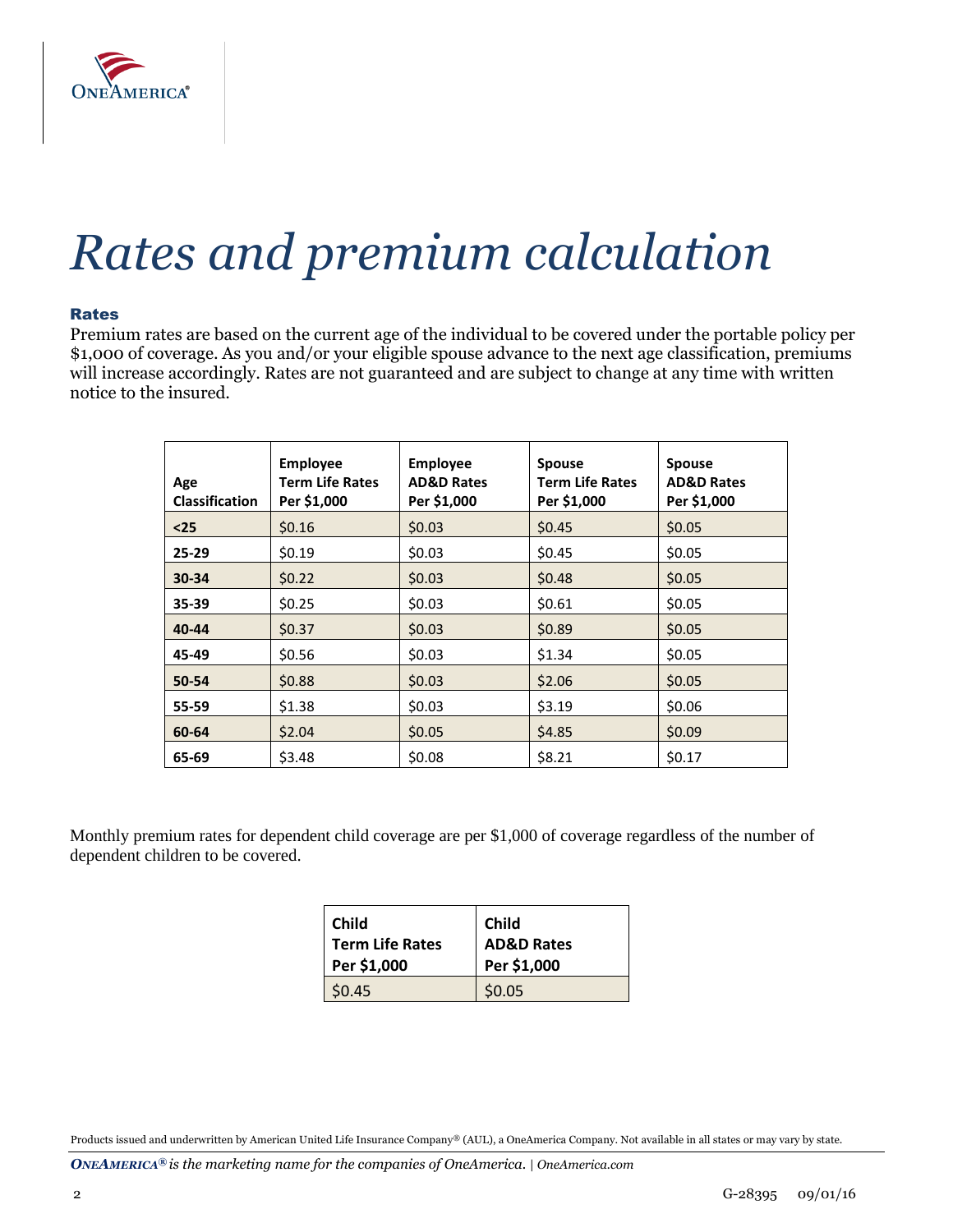

### Premium Calculation

To calculate your monthly premium, identify the amount of coverage you wish to continue, ensuring this amount falls within your eligibility range. Divide this coverage amount by 1,000 to determine the number of \$1,000 units you will be purchasing. Next, locate the appropriate premium rate according to your current age classification and multiply this rate by the number of units.

### Example Calculation

To help you better understand the premium calculation process, please refer to the sample calculation below. This calculation is based on a 50 year old individual interested in purchasing a portable employee term life insurance policy in the amount of \$25,000.

### Monthly rate per \$1,000 (\$0.88) x Number of \$1,000 units (25) = Total Monthly Premium (\$22.00)

**Note:** The provided premium calculation example is provided for illustration purposes only. This example is not intended to represent the typical cost of life insurance. This policy has exclusions, limitations and terms under which it may be continued in force or discontinued at any time. The amount of death benefit provided is dependent upon the coverage selected and premiums will vary based on the amount of coverage selected. Actual premiums will be calculated by AUL.

### Questions? We're here to help!

American United Life Insurance Company PO Box 6123 Indianapolis, IN 46206 (800) 553-5318 fax (317) 285-7542 www.employeebenefits.aul.com

Products issued and underwritten by American United Life Insurance Company® (AUL), a OneAmerica Company. Not available in all states or may vary by state.